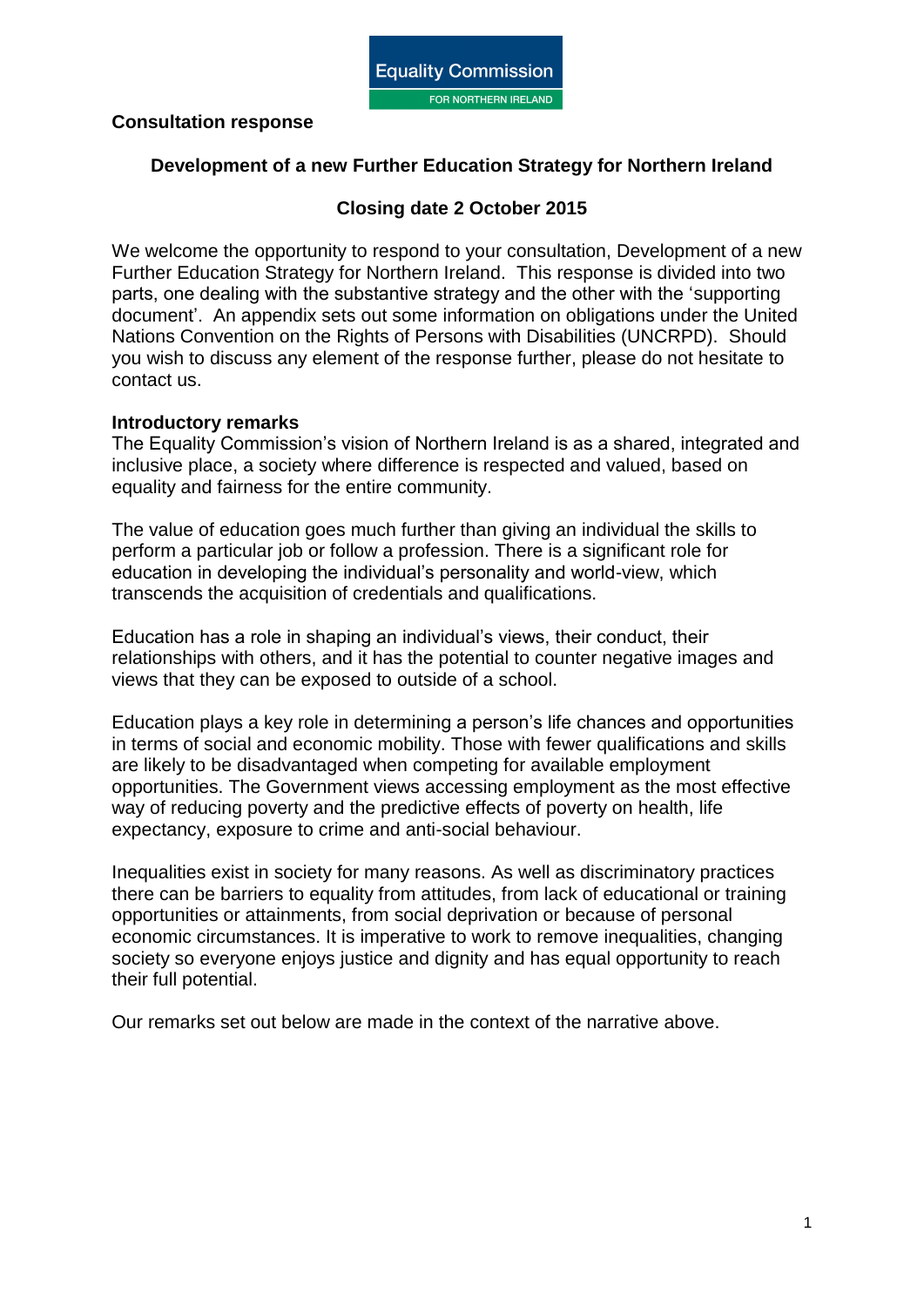# **Part 1 – Substantive Strategy**

#### **Scope of responses**

Please be advised that we have not responded to your individual questions, and have limited our responses solely to those issues which fall within our statutory remit.

## **Policy Commitment 2 – Levels of College Provision**

### **Do you agree that colleges should focus on developing provision at level 3 and above in areas that will support the economy and encourage progression for learners to study at higher levels?**

We note the intention to give further education colleges a particular focus on further developing provision at level 3 and above in areas that will support the rebalancing and rebuilding of the Northern Ireland economy. We also note that this is on the basis of declining need for low level qualifications.

However in 2013/14 69% of enrolments on courses with regulated qualifications were at levels 1 and  $2^1$ . There is clear demand for lower level qualifications which can have a life changing impact particularly for those who may have faced barriers to schooling, including disabled people, minority ethnic groups and disengaged young people.

We therefore recommend that steps are taken to ensure that these groups' needs are met within the education system.

### **Policy Commitment 6 – Increasing economic participation through engagement**

**In what other ways can colleges support those with barriers to learning? How can colleges increase participation in further education, particularly those who are hardest to reach?** 

Barriers to learning can be financial, physical, social and psychological, including low expectations of learners.

The Disability Discrimination Act places a proactive duty on service providers to make reasonable adjustments to their services, including education, so as to encourage participation. It also places a duty on public bodies to promote positive attitudes towards disabled people and encourage their participation in public life.

Other Section 75 groups encounter barrier to learning which can be tackled through this strategy. For example, the Department of Education's Traveller Taskforce Thematic Group – Further and Lifelong Learning and Skills for Life and Work, recommended the Department: *'actively support Traveller young people and parents to access appropriate funding to stay in education.'*

**<sup>.</sup>** 1 page 34 of the consultation document, drawing on [the Further Education activity statistical bulletin](http://www.delni.gov.uk/index/publications/r-and-s-stats/higher-education-enrolments/he-enrolments-2013-2014.htm)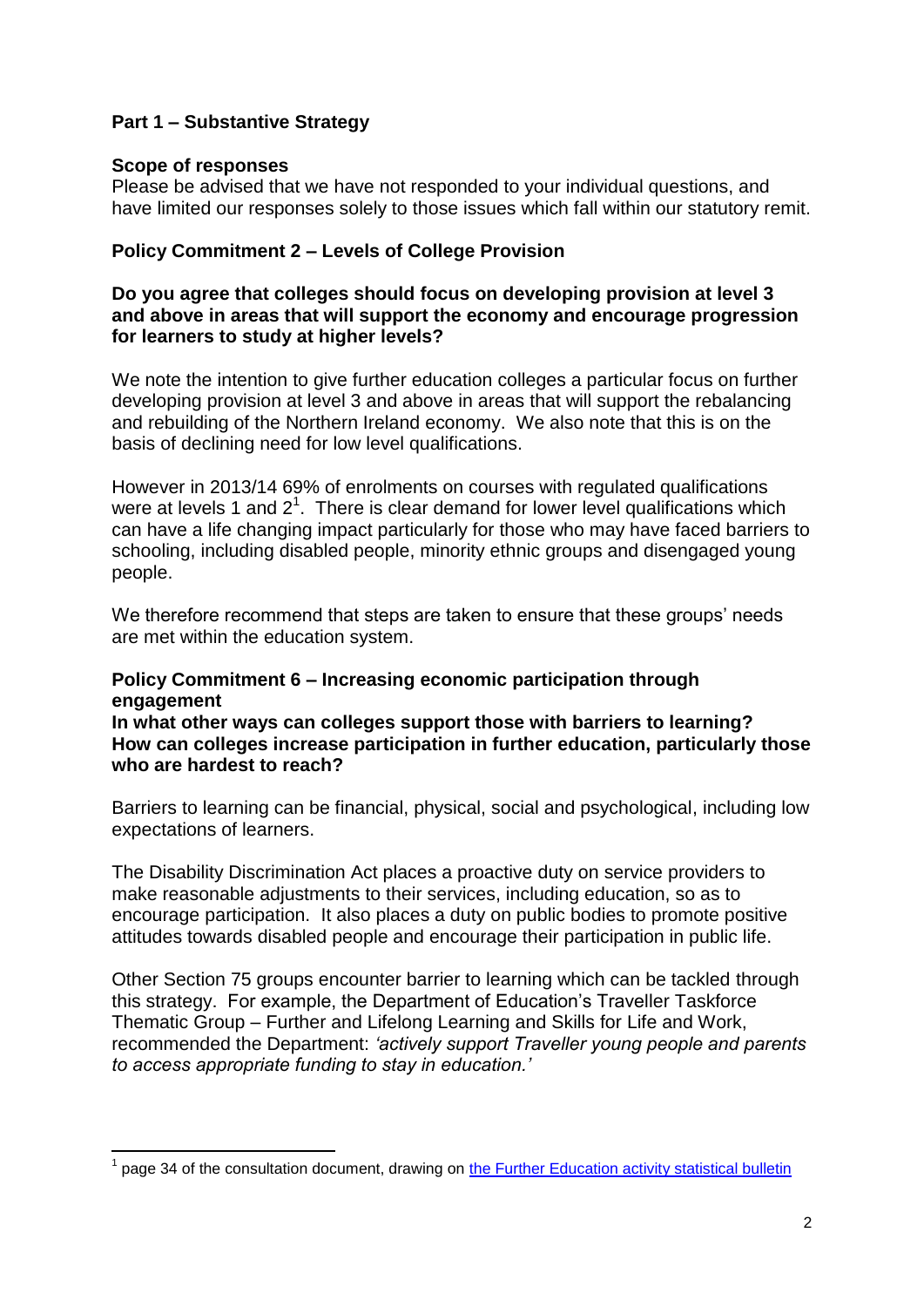Outreach, working with the community and voluntary sector and in schools, can be used to encourage enrolment by making potential learners familiar with the Colleges and the services they offer. Community and voluntary sector representatives of specific equality groups can provide the link to hard to reach potential learners.

After enrolment, on-going support and contact with such learners can contribute to higher retention rates.

Providing the services required to facilitate retention is a further consideration, and can be determined in collaboration with the individuals / groups.

Disabled people may face a range of barriers which can be tackled through this strategy, for example through:

- Consideration of the views of people with learning disabilities in determining their further education choices.
- Endeavouring to cater for disabled students through mainstream further education provision, as opposed to relying upon discrete provision.

# **Policy commitment 8 – Using technology to enhance learning**

# **Do you agree that colleges should use technology to support and improve their teaching and learning?**

### **What are the main barriers to achieving this and how could these be overcome?**

The use of technology can provide beneficial outcomes by enhancing the learning experience and allowing learners to work at their own pace. However, there is potential for it to exclude those who cannot afford the equipment required, or who do not feel competent to use it. We note that 43.6% of regulated enrolments in 2013/14 were from the two most deprived groups of the Northern Ireland Multiple Deprivation Measure.<sup>2</sup> Adequate supports should be put in place, as well as consideration of how learners can access the required equipment.

While welcoming the flexibility technology provides, we emphasise the need to ensure it does not create a barrier to participation.

# **Policy commitment 10 – Embedding high quality teaching**

We recommend that within the suggested minimum standards for pedagogy and continual professional development, an equality component is mandatory covering legal obligations and good practice.

**<sup>.</sup>** <sup>2</sup>DEL (2014) **Further Education activity statistical bulletin** at page 62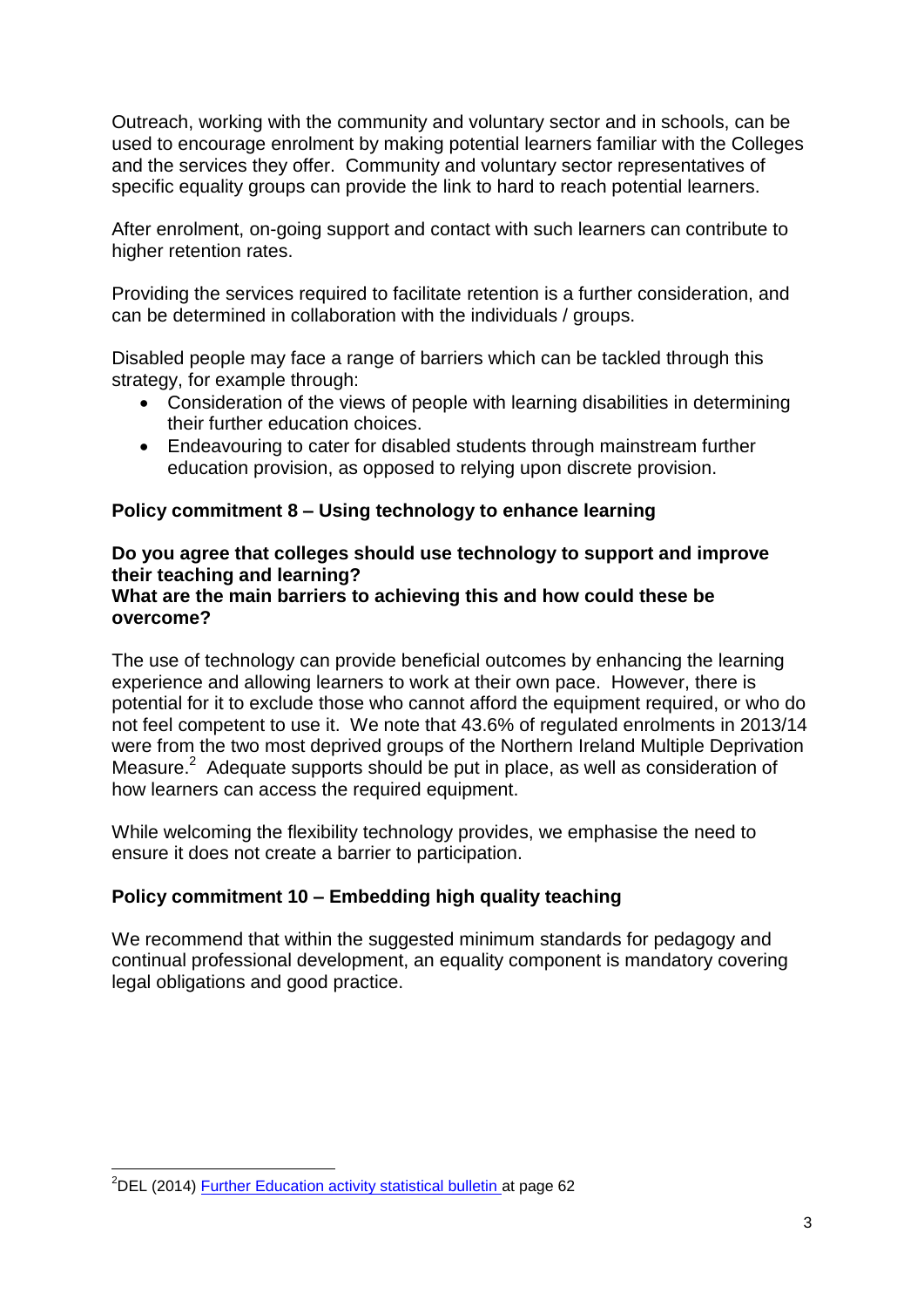# **Part 2 – Supporting document**

### **Promoting social inclusion and social cohesion**

We note that the *Promoting social inclusion and social cohesion* section at page 5 does not include reference to race and people with dependents as groups which it has a 'proud and often unrecognised tradition of attracting'. If such groups are not attracted to further education, the Department may wish to consider the reasons for it and actions it could take to address it.

We further note the absence throughout the document to specific reference to Travellers and, apart from ESOL courses, to newcomers. We reiterate our point at policy commitment 6 above.

#### Transition planning

The draft strategy does not address transition planning. The Commissioner for Young People has highlighted<sup>3</sup> concern in relation to the lack of statutory transition support at the end of further education to assist people with learning disabilities into employment. This means that these young people tend to remain in further education settings for overly long periods of time and / or fall back into day-care services rather than pursuing employment options.

#### Collection and monitoring of data

Sound decision-making is dependent upon accurate and fitting data being available in relation to the protected characteristics of enrolees. We note that monitoring data concerning student participation rates until 2013 was limited to age and gender, and currently includes disability. It is suggested that broader monitoring may be beneficial in relation to determining how elements of the strategy are working, particularly those in relation to social inclusion. For example, disaggregated disability data may show areas where further action is required.

### **STEM**

Page 25 of the draft Strategy supporting document notes the challenges of encouraging more young people to study STEM, and that enrolments had decreased between 2009/10 and 2013/14. We further note that in 2013/14 a gender breakdown shows predominantly male enrolments with 68% of broad and 71.52% of narrow STEM enrolees being male<sup>4</sup>.

The strategy could more clearly reflect the Commission's recommendations for the education sector generally that steps are taken to tackle gender inequalities and challenge gender roles in education, including through gender mainstreaming in subject choice. This includes to ensure barriers to the current non-traditional career paths are removed for girls.

### ENDS

 $\overline{\phantom{a}}$ 

<sup>&</sup>lt;sup>3</sup> NICCY (2012) [Review of Transitions to Adult Services for Young People with Learning Disabilities](http://www.niccy.org/publications/2012/september/13/review-of-transitions-to-adult-services/) <sup>4</sup>DEL (2015) [Further Education Statistical Bulletin 09/10 -](http://www.delni.gov.uk/annex-a-fe-activity-statistical-bulletin-0910-to-1314-december-2014-revised-as-at-24th-april-2015.pdf) 13/14 revised version